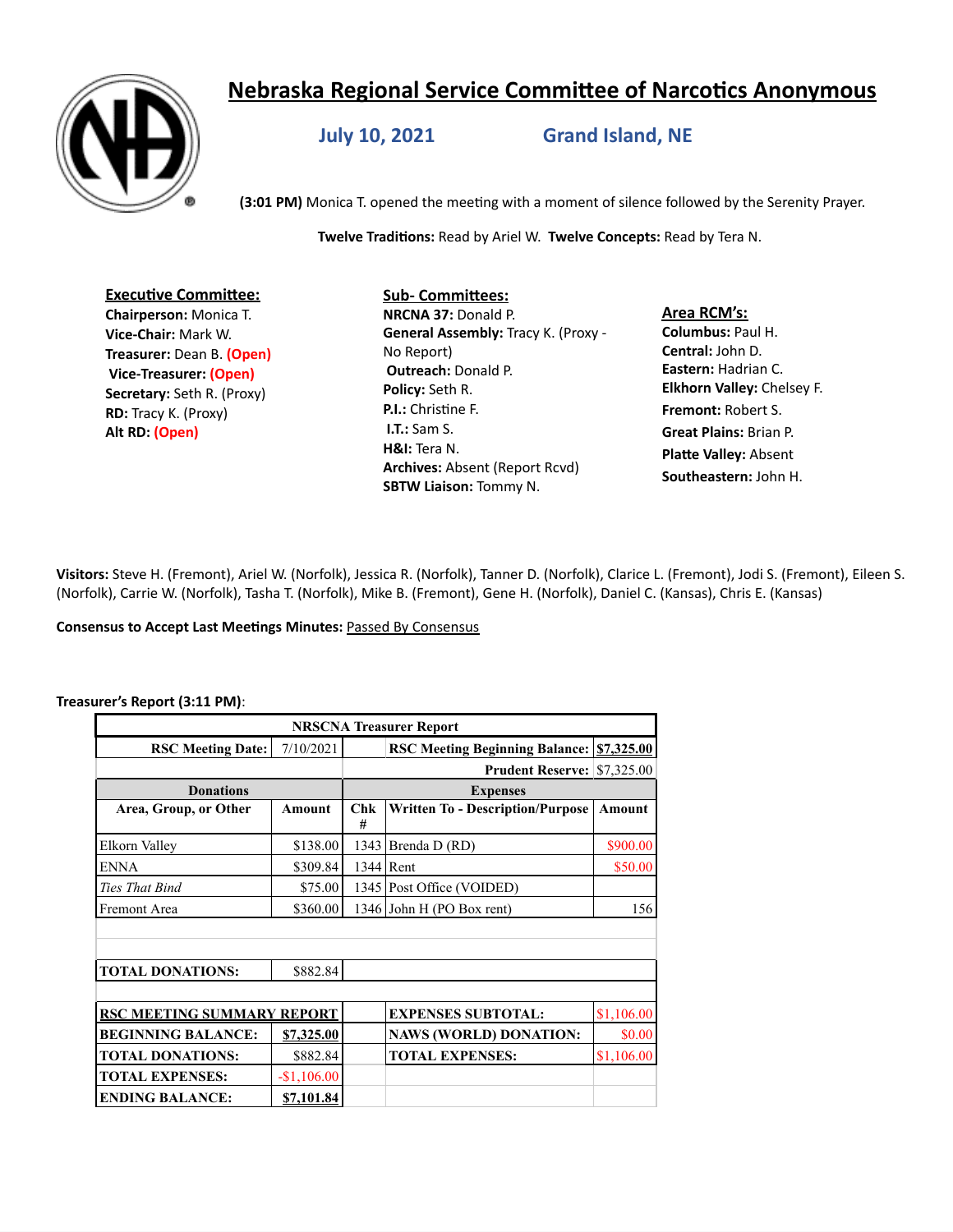#### **Area Reports (3:13 PM):**

**Columbus:** All meetings are being chaired; still cleaning club with sterilizer and offering masks. Purchased more than \$1000 of literature from NAWS; keeping H&I commitments. Doing PI with flyers. Welcoming newcomers with love. Thank you for allowing us to be a part of. CWC

**Central:** Hello Family! Central Area is alive and well. We are caring a message of recovery. Thank for allowing me to be of service. In loving service, John D

**Eastern:** Good afternoon friends, The ENNA area is looking much more healthy than it has in some time. There are meetings every day and we are resuming our H&I efforts. Mask requirements are for the most part lifted at meetings, although some of the meeting places still ask that you wear one if you are not vaccinated. There are several facilities that are now open to in-person H&I meetings in Omaha. Our PR committee has also recently completed a project to get advertisements placed on three bus benches in Omaha. Although it would be hard to say if this was directly related, we have been seeing more newcomers at meetings recently which is very encouraging. P3 efforts have however remained slow. The number of Basic Texts being sent out have been anywhere from

5-25 per month in recent months. Our Activities committee has started to meet again, and I am making announcements at our area meeting in regards to getting flyers to the region. Hopefully as we start getting more organized we can get some flyers to share with the rest of you. As I shared in previous reports, our Close Encounters convention had run into some issues with the IRS from previous years. This ordeal seems to be coming to a close now, and moving forward we will be working with an accountant to file taxes for the convention annually. Close Encounters of the Clean Kind is being planned for in-person attendance this coming February. The theme will be, "A Lifeboat in a Sea of Isolation", with registrations starting at \$25. Thank you! In loving service, Hadrian C

**Elkhorn Valley:** Hello family, EVANA is coming along strong. No votes to bring back to Region but I do have upcoming events to share with everyone.

- Flow of Hope Clean Float: August 20-22 in Sparks, NE
- Wings of Surrender: August 7 @ 8:00am at TaHa Zouka Park in Norfolk, NE
- Steppin' At The Lake Men's Campout: July 23-25 @ Lake Maskenthine in Stanton, NE
- Midnight Light Up Campout: August 27-29 @ Lake Maskenthine in Stanton, NE
- H&I Training: July 18 @ 3:00pm at the Connection Project at 204 West Madison Avenue, Norfolk, NE 68701

Thank you for letting me be of service, Chelsey F.

**Fremont:** Robert S. was present but did not submit a report by the time these minutes were completed and distributed.

**Great Plains:** It does me good to actually see you all once again. The Great Plains Area is alive and well. Last month the Midsummer Nights campout went really well, and we are looking forward to the Cruzin' in Recovery NRCNA fundraiser next weekend on the 17th. It will be at 3610 6th avenue in Kearney. I encourage you all to come enjoy some good speakers, a spades tournament, and a dance while supporting the upcoming convention. Thank You for letting me be of service. Brian P.

**Southeastern:** Hello family, We are continuing to move forward with the reorganization necessary due to COVID disruption. We are continuing to spread hope and experience in facilities. We are actively seeking to reenter all facilities we were in pre-COVID. Attendance at meetings are holding steady. In loving service, John H.

**RD Report:** CAR conference will be held in Grand Island the last weekend of January and that's for the whole zone and we've invited the Rocky Mountain Zone as well. I posted most of my report on slack; all of the information from World is out on slack. The world NAWS news stuff info is there so all the RCMs should be able to get that. I'm going to San Antonio hopefully at the end of August for the multi-zonal service symposium and Fremont reached out and they are wanting to set up their CAR workshop at the Fremont Freeze Out. In loving service, Brenda D. (Tracy K., proxy)

#### **Sub- Committees (3:21 PM)**

**NRCNA XXXVII:** Hello family, we're on schedule with t-shirts, hotels, and staying connected with speakers. Please pre-register at the hotel if you haven't booked a room. Thank you Fremont Area for a donation of \$1025.00. We have a balance of \$7691.89. We're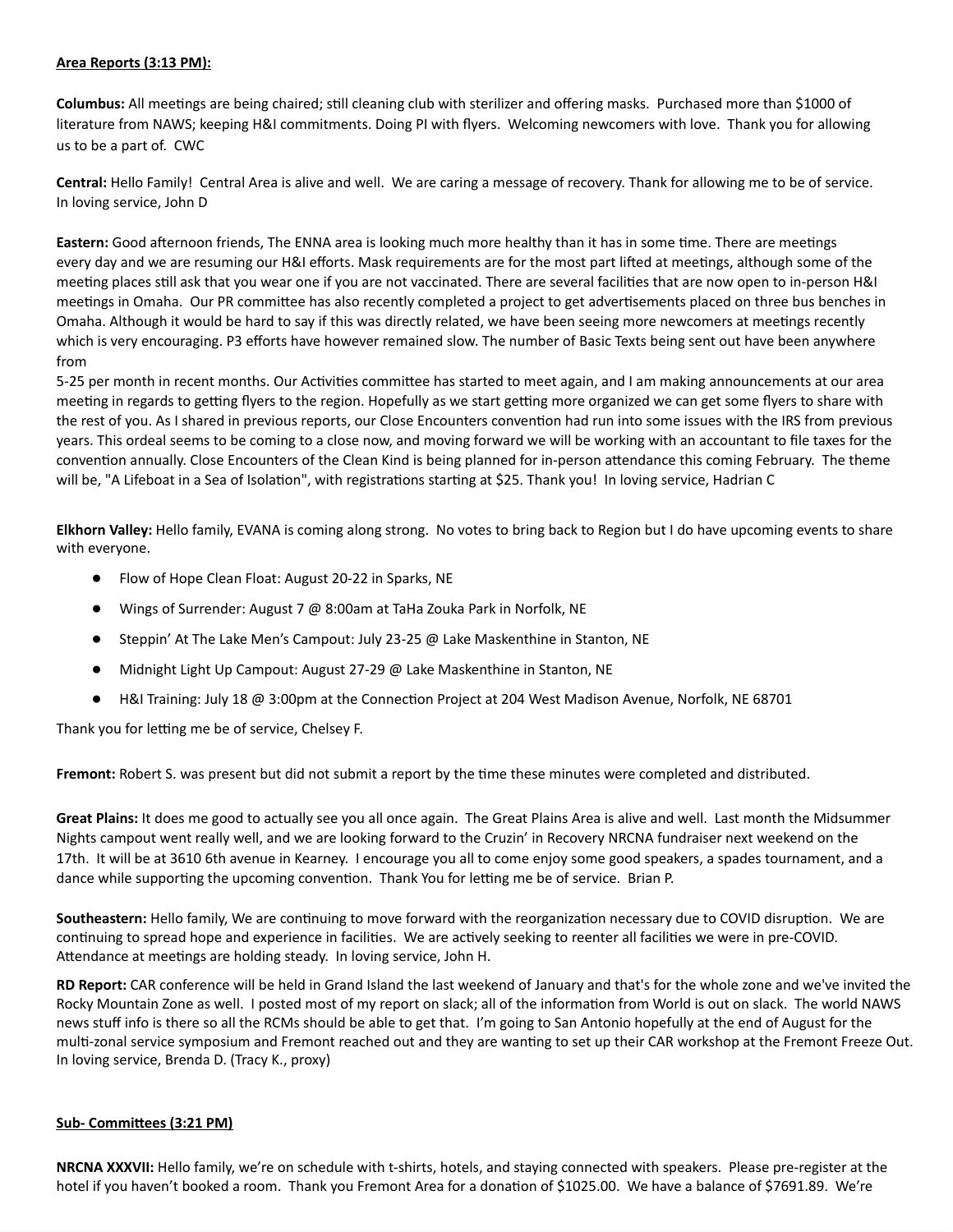having trouble with taking payments on the website. We're working on the issue and hopefully next month the problem should be solved. In the meantime, a PayPal account will be set up online. In Loving Service, Donald P.

**General Assembly:** No report given due to absence of Brenda D. for which a fellowship social was held in place of General Assembly.

**H&I:** Areas present included Great Plains, Central, EVANA, and Fremont.

- Great Plains: has been working towards getting back into facilities and have been doing some, and has been taking literature in.
- Central: has been going into the treatment center but is still working on getting into other facilities. Has been doing H&I trainings.
- Elkhorn Valley: back into many facilities but not quite all. Has been doing H&I trainings and gaining participation. H&I trainings are scheduled for:
	- 1. July 18, 2021 in Norfolk, NE at 204 W. Madison Avenue
	- 2. July 31, 2021 in Giltner, NE
	- 3. Next Fremont Freezeout
- Fremont: has been doing H&I meetings! Working on getting more participation.

H&I did not purchase any further letature this last quarter due to already having a lot left over even after sending a couple of Areas literature. Therefore, I am not requesting a reimbursement at this time as I still have the last one that I will use for this quarter. H&I gave H&I handbooks/pamphlets to the Areas too. Thanks you all for all you do. Grateful In Service, Tera N.

**Outreach:** Hello family, I have a few things I'm working on like working with H&I to bring a meeting into Hastings Regional Center and once my schedule slows down, I'm looking into doing a workshop for outreach. In Loving Service, Donald P.

**Policy:** Hello Family, since the last NRSC Guidelines update in January, there have been no proposals passed by consensus that have affected our guidelines. I am still waiting to receive final confirmation of any change in cost for the proposal related to our storage unit which passed by consensus in January and will update the policy accordingly when necessary. Also, I am submitting a proposal today to amend our guidelines based on questions raised by one of our members related to inconsistencies in the NRSC Guidelines for Consensus Based Decision Making. ILS, Seth R.

**PI:** P.I. Subcommittee met today and Fremont and Great Plaines gave reports. Fremont stated that they are working on relationships with local churches. Also there is a group moving back into Good Shepherd church on July 19, 2021. Mon, Tues, Thur and Sunday at 7 and Friday at 8 plus the area meeting the last Sunday of the month 2-4ish. Working on updating meeting lists in the local newspaper and online. Working on a local phone number list with men's and women's #'s. Great Plains printed the meeting list who will be getting reimbursed soon from myself. I'll send a receipt to the treasurer as well. Thanks for letting me serve. I.L.S., Christine F.

**IT:** Sam S. was present but did not submit a report prior to completion and distribution of the minutes.

**Archives**: Nothing new to report.

**SBTW**: Hello family, SBTW is still going! Work group meetings happen on Zoom on the 2<sup>nd</sup> Wednesday of each month. Sponsors are needed – requirements include 3 years clean, experience with NA sponsorship, and annual orientation. If any groups, areas, functions are interested in having an in-person orientation, talk to me! Sub-committee nominations open today! If you are interested in being the SBTW liaison, I am happy to answer questions and will mentor! ILS, Tommy N.

# **Old Business (3:30 PM):**

● **Proposal #1:** To change the NRSC Policy:

#### **IV. Nominations and Elections – General Guidelines**:

If any newly elected member of the NRSC has served in any NRSC position for a period of less than six months, no new nomination will be necessary, and that member's term shall be extended until the end of the following term. **Intent:** To ensure consistency within the NRSC service structure and to allow adequate time for members to develop an understanding of their elected position.

#### **Financial Impact:** \$0.00

**Submitted By:** Seth R. (EVANA)

# **Proposal Withdrawn**

A discussion was held prior to the decision to have this proposal withdrawn.

Kendra D.: Proposed to include 'NRSC' before the word position to make it clear that the NRSC elected member is serving in an NRSC position for less than six months of a term at the time of their initial election, and would like to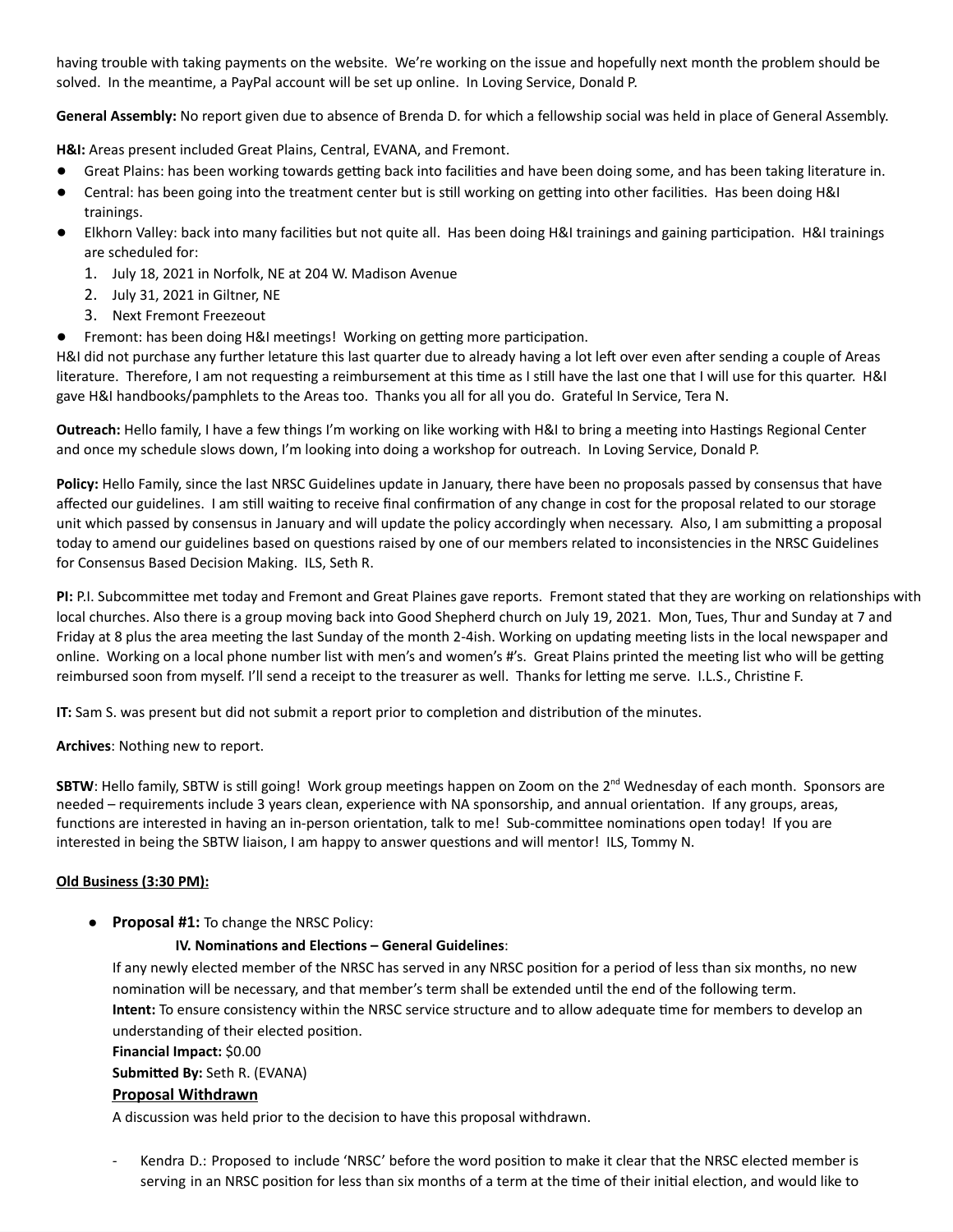submit a nomination to continue serving for the next term.

- Sam S.: What about members that would like to submit a nomination that are not in the current position or members who don't want to serve the next term?
- Tommy N.: Continuity and having a blanket policy to incorporate within the policies is a good idea if a position's nomination is open, and no nominations have been received. Most Areas probably have a similar policy that a position continues until the end of the current term.
- Donald P. Is there an existing policy, or what does the current policy state?
- Seth R. There is no policy. Only that all the positions open every odd year in July.
- Monica T. Maybe it could read that when the nominations are open, if we have a newly elected individual serving within an NRSC position, within the last quarter, that individual would not need to submit another nomination if no new nominations were received.
- Sam S. What about individuals who would like to submit nominations for a position, or what if the individual doesn't want to serve the next term in that position?
- Seth R.: The more that we talk about it the more I believe that I would like to withdraw this proposal. There are just too many issues where it does not allow for the voice of the individual or for our members to be able to voice their opinion over the elected person continuing to serve within that position. I think it's easier to explain to members why they are having to vote again rather than taking away their voice to vote.
- Monica T.: Most seated individuals have generally continued to serve under the elected position until a new nomination has been submitted.
- Proposal Withdrawn
- **Proposal #2: For Central Area would like to host the next Region on July 10, 2021.** Intent: To host the 2<sup>nd</sup> quarter NRSC meeting, in Grand Island, NE on July 10. **Financial Impact:** Unknown **Submitted By:** John D.

It was brought up that our policy states that the location needs to be secured before we can approve the proposal. It was decided that Brenda D. would contact Fonner Park to see if the location could be secured. If not, she will contact Giltner, NE Community Center to see if it is available on that date and will notify the secretary by Tuesday, April 13, 2021.

# **Passed By Consensus**

#### **Open Floor (3:24 PM):**

- Robert S. from the Fremont Area shared that although the Fremont Area has a phone line, but they are receiving calls from outside of their area. They do not have contact information readily available for other areas within the region, and this is causing issues when callers have questions that must be referred to member/areas outside of the Fremont Area. Robert S. requested that all areas provide contact information.
	- o Tera N. from the Elkhorn Valley Area responded by stating that the Fremont Area could use the Regional Meeting List as a resource since that document contains all of the requested contact information.
- **●** Paul H. from the Columbus Area communicated to the committee that any members who are interested in participation in H&I at Tecumseh will now be required to complete an online class to be able to go into that facility. Also, Paul H. shared that the Columbus Area has a proposal to present to the committee (see New Business section for details related to this proposal).
- **●** The committee voted to close open floor at 3:28pm.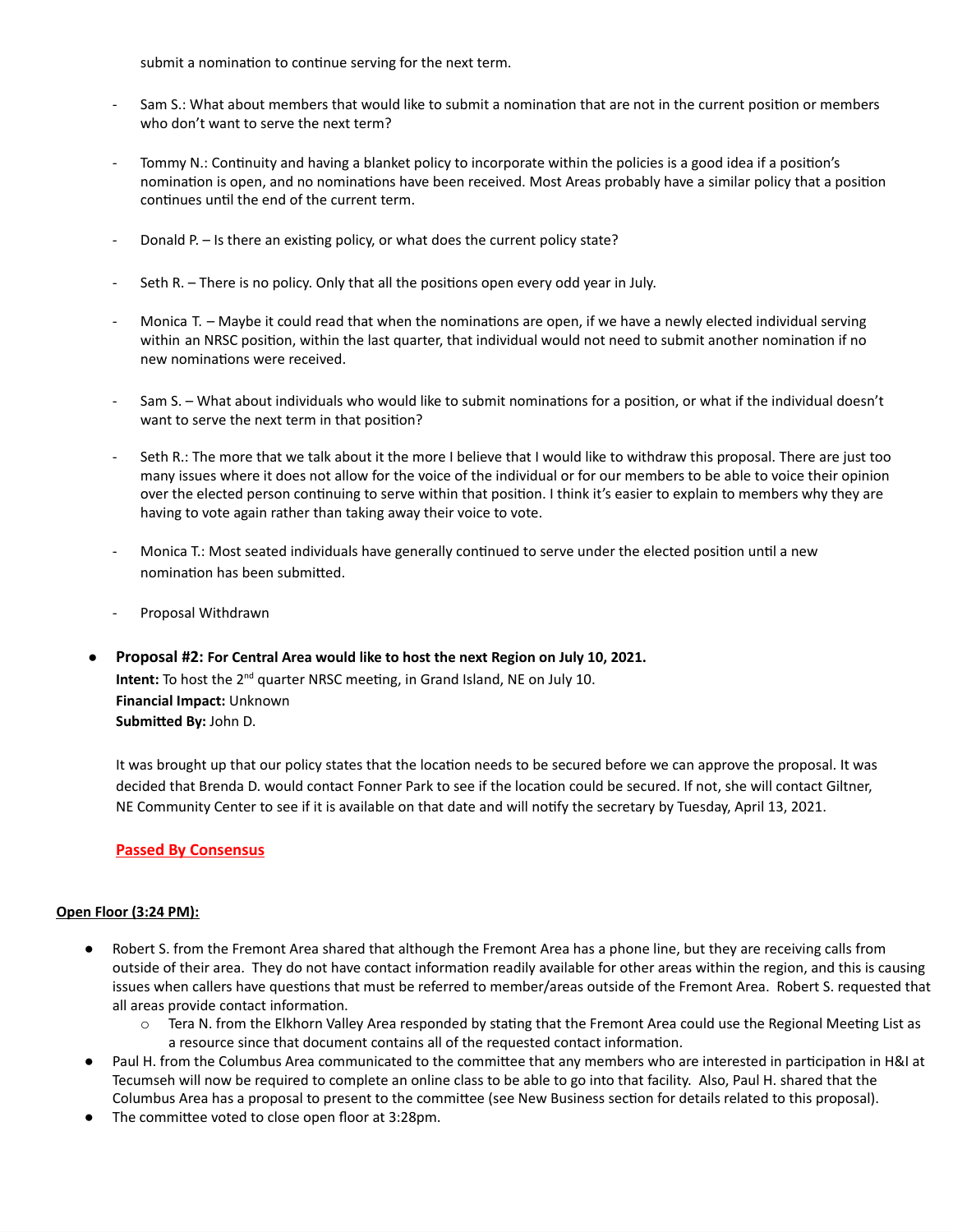#### **New Business (3:28 PM):**

● **Proposal #1:** Survivors Group with the help of the Too Sweet Group would like to host October Region at 204 W. Madison Ave., Norfolk, NE 68701. **Intent:** Woohoo Masquerade Ball! **Financial Impact:** None **Submitted By:** Tommy N.

#### **Passed By Consensus**

- **● Proposal #2:** Request in the next 2 years that NAWS operating expense is based solely on average book sales of the last 10 years and 10% donation above the profit from book sales average amount. **Intent:** So the addicts not born yet will not be burdened with enormous expenses out of our service center. And monies from Regions, Areas, and NA groups are primarily allocated for local H&I and PI to support our 5<sup>th</sup> Tradition and loving 12<sup>th</sup> step. **Financial Impact:** None **Submitted By:** Clean Way Club (Paul H.)
	- o Paul H. spoke on this proposal to ensure that the proposal was and explained that this proposal would, if supported, would then need to be presented as a proposal at the World Service Conference (WSC).
	- o Tommy N. asked clarifying questions related to this proposal regarding the use of the term "operating expenses" and stated that this term could be misleading. Tommy N. asked about the deadline for submitting proposals to the WSC.
	- $\circ$  Daniel C. stated that the deadline for submitting proposals to the WSC is approximately two weeks from the date of this current NRSC business meeting and stated that it is unlikely that the decision making process related to this proposal would be concluded in time to submit this proposal to the WSC.
	- o The proposal was withdrawn and will be used for informational purposes only until a later date.

#### **Proposal Withdrawn**

#### **Amendment:**

Based on the result of voting on Proposal #3 at the October 2021 NRSC Business Meeting, references to any supplemental information related to this proposal will be permanently removed from the July 2021 NRSC Business Meeting minutes (See **Proposal #3 below along with the associated discussion).**

❖ **Proposal #3 (10/09/2021):** To remove all additional information added to Proposal #2 in the July 2021 Regional minutes permanently.

**Intent:** The information contains inflammatory and false statements. Our minutes should reflect an honest and professional representation of our Regional meeting. **Financial Impact:** \$0.00 **Submitted By:** Mark B.

- o Mark B. proposal #2 supplemental information that was added is inaccurate and inflammatory (Mark B. read language and clarified how this information is inaccurate and inflammatory). Mark B. asked that supplemental information be struck from the Region minutes. Mark B. stated that he will draft a proposal to have this information struck from the minutes
- o Sam S. asked the question about whether we have a process for striking this information from the minutes.
- o Monica T. could we vote on doing an addendum to the minutes along with a proposal to remove this information from the minutes.

# **PASSED BY CONSENSUS (10/09/2021)**

**Proposal #3: To change the NRSC Guidelines:** 

The current guidelines under **IX. CONSENSUS BASED DECISION MAKING (CBDM) A. DEFINITIONS h. Color Cards**, read:

h. **Color Cards** - Three cards will be used by all Participants (see Addendum A). During Discussion, all Participants may use the Color Cards. During Straw Polls and Final Polls, only the Participating Members and/or RCM's may use the Color Cards.

This is contradictory to the guidelines as stated under **IX. CONSENSUS BASED DECISION MAKING (CBDM) A. DECISION MAKING PROCESS c. Initial Straw Poll** which read:

1. Color Cards will be utilized by all Participants, to get the atmosphere of support or lack of support. It is my understanding that color cards are used by all participants during both Discussion and Straw Polls. I would like to propose a change to the guidelines as stated in **IX. CONSENSUS BASED DECISION MAKING (CBDM) A. DEFINITIONS h. Color Cards** to read: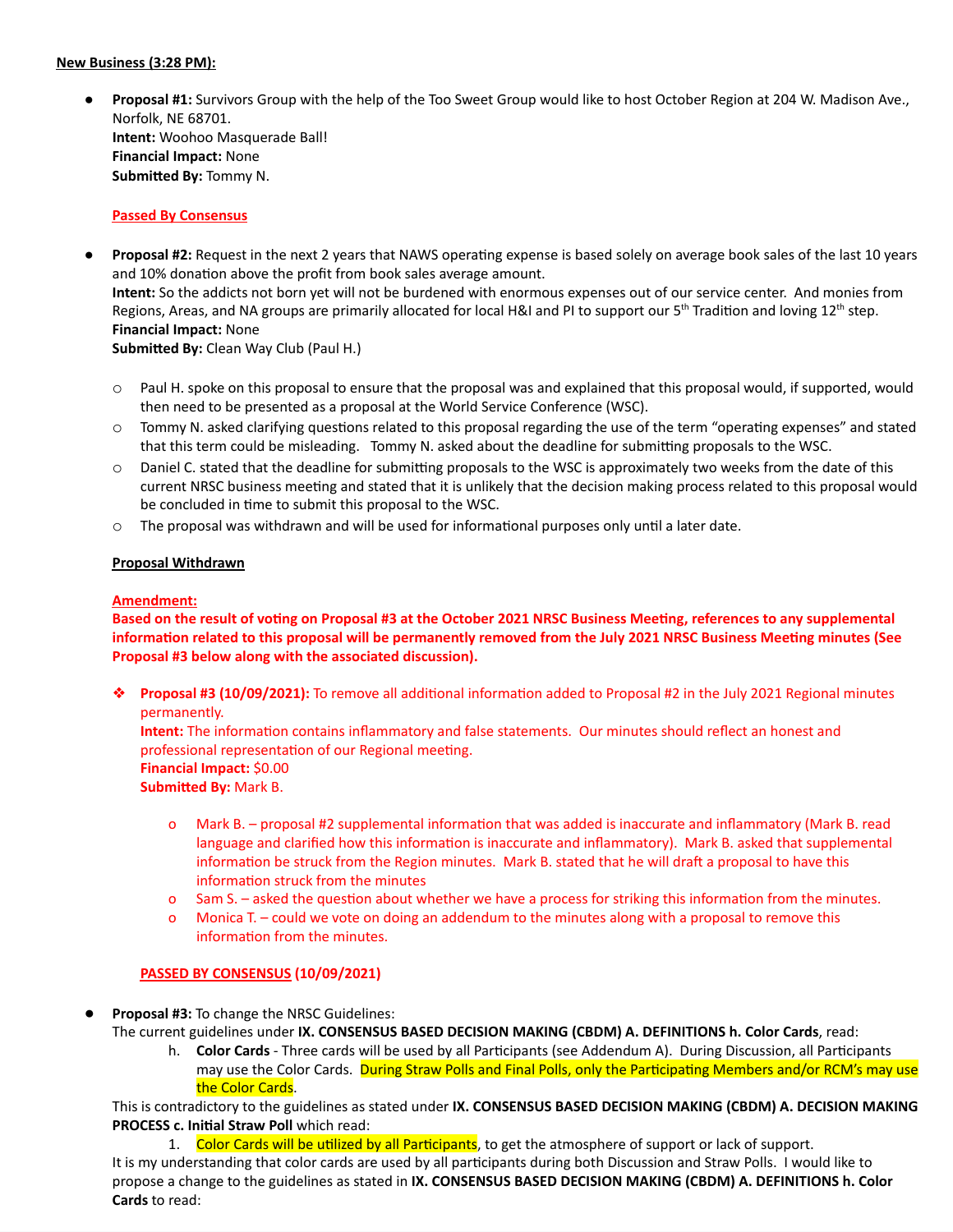h. **Color Cards** - Three cards will be used by all Participants (see Addendum A). During Discussion and Straw Polls, all Participants may use the Color Cards. During Final Polls, only the Participating Members and/or RCM's may use the Color Cards.

**Intent:** To maintain continuity and clarity between sections of the Nebraska Regional Service Committee Guidelines. **Financial Impact:** \$0.00

**Submitted By:** Seth R. (RSC Policy Chairperson)

- o Tommy N. asked clarifying questions related to definitions within the policy that need to be rectified. Specifically, which members should be participating in the different phases of the Consensus Based Decision Making process and how this policy change applies to that process.
- o Seth R. withdrew this proposal to conduct more research and ensure continuity within different areas of the NRSC guidelines.

#### **Proposal Withdrawn**

**● Proposal #4:** Seth R. nominated Ariel W. for Regional Policy Chairperson. **Intent:** not stated **Financial Impact:** \$0.00 **Submitted By:** Seth R. (Regional Policy Chairperson)

#### **Ariel W. Bio**

Ariel W. has been clean since 12/02/2018, has a sponsor, and is actively working the 12 steps. Ariel currently has three sponsees whom she guides through the 12 steps. Ariel is a current home group member of the Monday Night Miracles group of Narcotics Anonymous in Norfolk, NE. Ariel is dedicated to service in Narcotics Anonymous through the following service commitments:

- 1. Elkhorn Valley Area of Narcotics Anonymous Area Service Committee (EVANA ASC) Policy Chairperson (December 2019-current)
- 2. Chairperson: EVANA ASC Ad Hoc Policy Subcommittee (2021-current)
- 3. General Service Representative (GSR): Monday Night Miracles, Norfolk, NE (June 2019-current)

Ariel has continued to stay committed to fulfilling all of the above service commitments through the end of each position's term. Ariel is driven and passionate in being of service in Narcotics Anonymous and is committed to regular attendance at EVANA ASC and EVANA Public Relations (PR) Subcommittee, and NRSCNA business meetings. Ariel is active in carrying the message of Narcotics Anonymous through involvement and participation in H&I, and has a working knowledge of the 12 steps and 12 traditions.

● **Proposal #5**: Sam S. proposed to remain seated as the Regional Information Technology Chairperson. **Intent:** not stated **Financial Impact:** \$0.00 **Submitted By:** Sam S. (Regional Information Technology Chairperson)

Sam S. has not yet submitted a bio at the time of completion and distribution of these minutes.

#### **BRING BACK TO GROUPS FOR VOTING**

**Proposal #6:** Tommy N. nominated Tera N. for Regional Treasurer. **Intent:** not stated **Financial Impact:** \$0.00 **Submitted By:** Tommy N. (Regional Sponsorship Behind the Walls Liaison)

#### **Tera N. Bio**

I have been clean since 07/30/2012. Service positions that I have held include Meeting Chair, GSR, NRCNA Entertainment Chair, NRCNA Raffle Chair, Group Treasurer, Area H&I Chair, and Regional H&I Chair. I have worked through the NA steps multiple times, have a working understanding of the 12 Traditions and 12 Concepts, have a sponsor, and many sponsees. I also happen to have the best home group in the world!  $\odot$ **BRING BACK TO GROUPS FOR VOTING**

● **Proposal #7:** Brian P. nominated Donald P. for Regional H&I Chairperson **Intent:** not stated